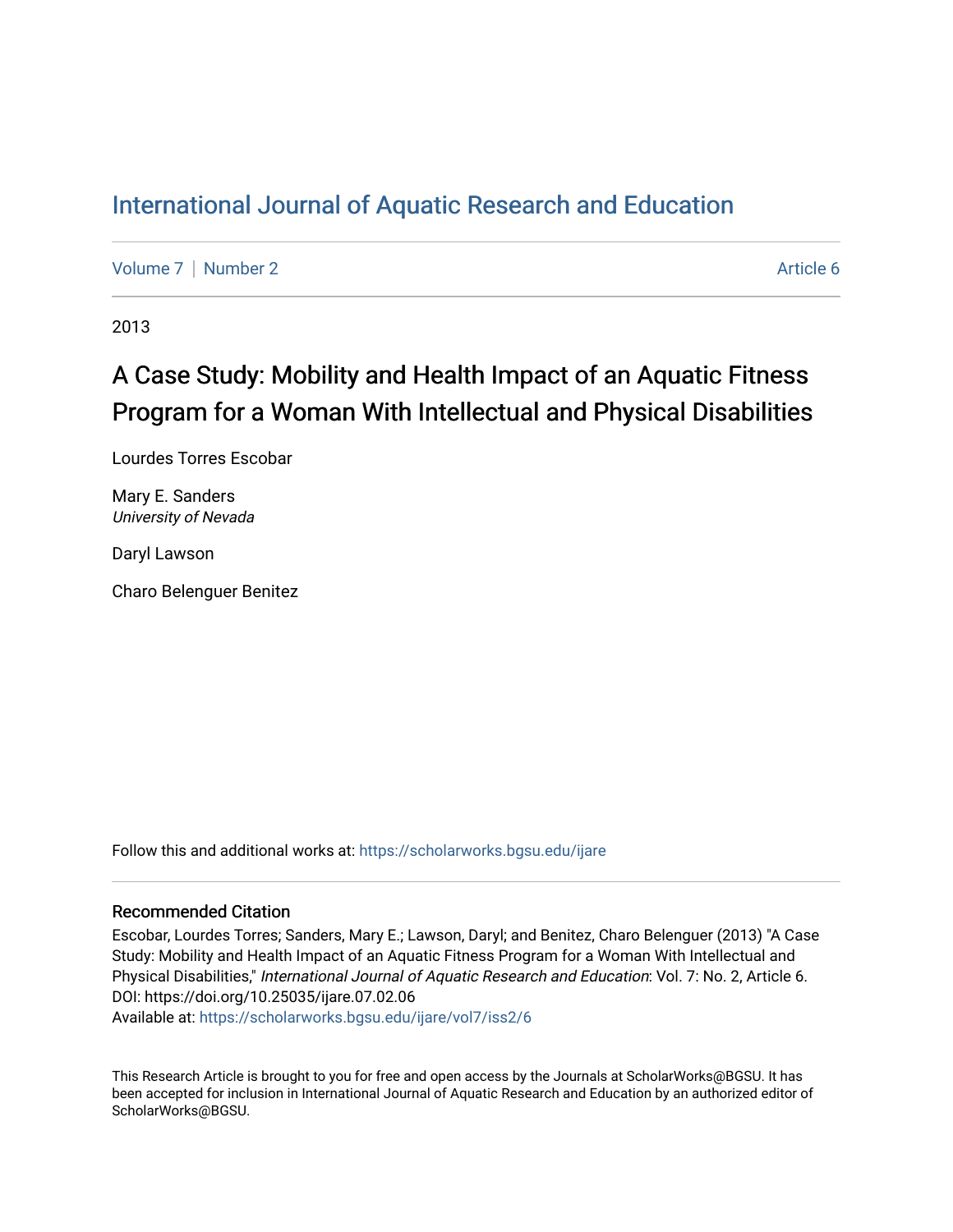*International Journal of Aquatic Research and Education,* 2013, 7, 147-156 © 2013 Human Kinetics, Inc.

**International Journal of Aquatic Research** and Education **[www.IJARE-Journal.com](http://www.IJARE-Journal.com) RESEARCH** 

# **A Case Study: Mobility and Health Impact of an Aquatic Fitness Program for a Woman With Intellectual and Physical Disabilities**

#### **Lourdes Torres Escobar, Mary E. Sanders, Daryl Lawson, and Charo Belenguer Benitez**

Physical activity leads to better health and improved quality of life; however, many people with disabilities have limited mobility capabilities. The purpose of this case study was to determine the impact of a 16-month water exercise program on the mobility and quality of life for a 27-year-old woman, Andrea, diagnosed with severe mental and physical disabilities. The Waterfit Golden Waves® program, designed for healthy older adults, was adapted for Andrea. Under physician supervision, water exercises were performed with a personal trainer, primarily in shallow water, 3 days/week, 30 – 40 minutes per session. Training objectives included cardiovascular and muscular endurance, flexibility, and activities of daily living (ADL). Pre and post assessments included circumference measures, joint range of motion, body composition, resting heart rate, and periodic video recordings of mobility. An outside evaluation by a licensed psychologist measured social and emotional outcomes. Results indicated improvements in multiple areas to the extent that Andrea could now extend her spine enough to lie on her back. ADL mobility improvements included stair climb, sit to stand, walking speed and walking distance without aide. Andrea's quality of socialization and emotional well-being improved, as well. Time-lapse recordings of Andrea's program and progress are included as links. In conclusion, this water fitness program, adapted to meet individual needs of a person with severe disabilities, was found to be effective in improving mobility, health, and quality of life for one woman. Further research is needed to measure the impact of water fitness protocols adapted for people who are intellectually and physically disabled.

Physical activity leads to better health and an improved quality of life. Children and adults with disabilities have increased their physical activity levels and improved their cardiovascular endurance during water exercise programs (Blohm,

1

Lourdes Escobar Rorres is a physician in Castellon, Spain and has a Bachelor of Medicine and Surgery and is also a WaterFit Medical Exercise Specialist. Mary Sanders is a Registered Clinical Exercise Physiologist at the Wellness and Weight Management Clinic, University of Nevada School of Medicine, Reno, NV. She is also the Director of WaterFit®/Golden Waves*®*. Daryl Lawson is an associate professor with the Department of Physical Therapy at Elon University in Elon, NC. Charo Belenquer Benitez is a Water Fit*®* trainer working with special needs children in Castellon, Spain.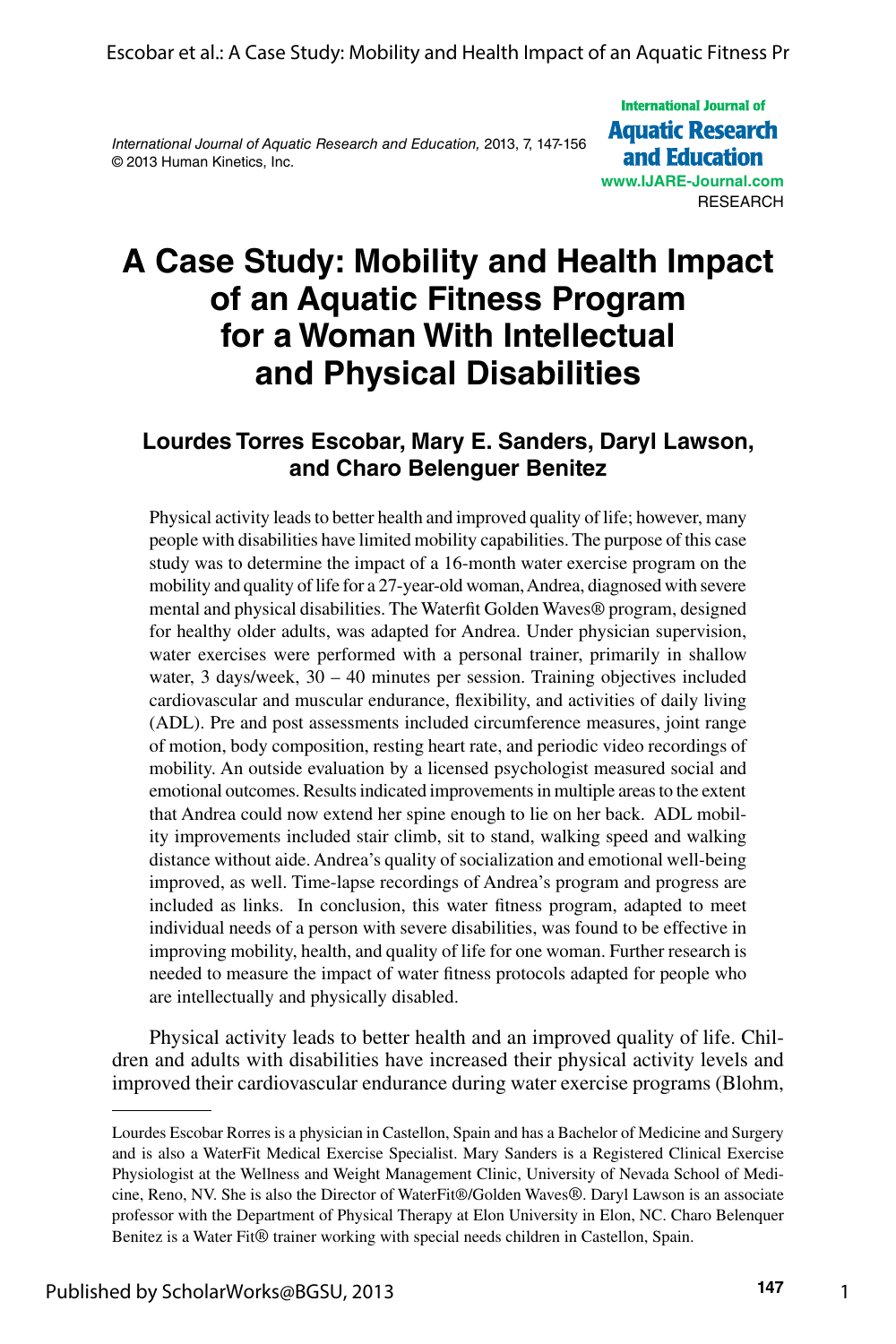**148** Escobar, Sanders, Lawson, and Benitez

2011; Frangala-Pinkham, O'Neil & Haley, 2010; Sanders & Escobar, 2010). Many people with disabilities face unique challenges to active living. The National Center on *Health*, Physical Activity, and Disability (National Center on *Health*, Physical Activity, and Disability [NCHPAD], 2012) is a collaborative organization dedicated to promoting physical activity and disability research. According to Dr. James Rimmer, Lakeshore Foundation Endowed Chair in Health Promotion and Rehabilitation Sciences at the University of Alabama at Birmingham and Director of the NCHPAD, the center is the first *research-to-practice* collaboration in physical activity and disability (NC*H*PAD, 2012).One of their targets is to promote the health and wellness of people with disabilities. The active living challenge is global! Therefore, in the spirit of support for NC*H*PAD, we'd like to share with you our 16-month case study about a Spanish woman, who discovered new freedom of movement in the pool. Her participation in an adapted program, originally designed for healthy older participants, changed her life on land. According to Juan Vázquez, "Water serves as an amplifier of behaviors. We can use this to get to know our students and to help them to transfer the movements carried out in the aquatic medium to the land" (Vázquez, 1999).

#### **Purpose**

The purpose of this case study was to determine the impact of the WaterFit Golden Waves® program, adapted as an individually tailored approach for training a woman diagnosed with severe disabilities. The program was found to be effective for improving general health and functional activities of daily living (ADL) among independent, community dwelling women (mean age 73.6 years), with some chronic and medical conditions (Constantino, Maloney-Hills & Sanders, 2003; Sanders, 2006; Sanders & Maloney-Hills, 1998a; Sanders, Constantino, Hsieh, & Rogers, 2007, 2009) and for a 35-year old woman diagnosed with degenerative muscular dystrophy (Sanders & Escobar, 2010). It was unclear as to how and to what extent an adapted version of the program could impact the health and functional mobility of a person with a high degree of disability.

## **Andrea's Health History**

Andrea is a 27-year-old woman, who lives with her family in Castellón, Spain. She was diagnosed with psychomotor mental disabilities associated with generalized hypotonia (state of low muscle tone) due to peripartal hypoxia (oxygen deprivation occurring during birth). At 21 months of age, Andrea's diagnosis included psychomotor with dysmorphic syndrome (abnormal body shape) and moderate generalized muscle weakness, especially in her trunk and upper body. Let's examine Andrea's health history as she aged:

#### **2 Years**

Andrea could walk only while holding someone's hand. Without help, Andrea walked only short distances and frequently fell. Along with her physical challenges, Andrea exhibited moderate intellectual disabilities, including cognitive, judgmental,

and reasoning impairment. https://scholarworks.bgsu.edu/ijare/vol7/iss2/6 DOI: https://doi.org/10.25035/ijare.07.02.06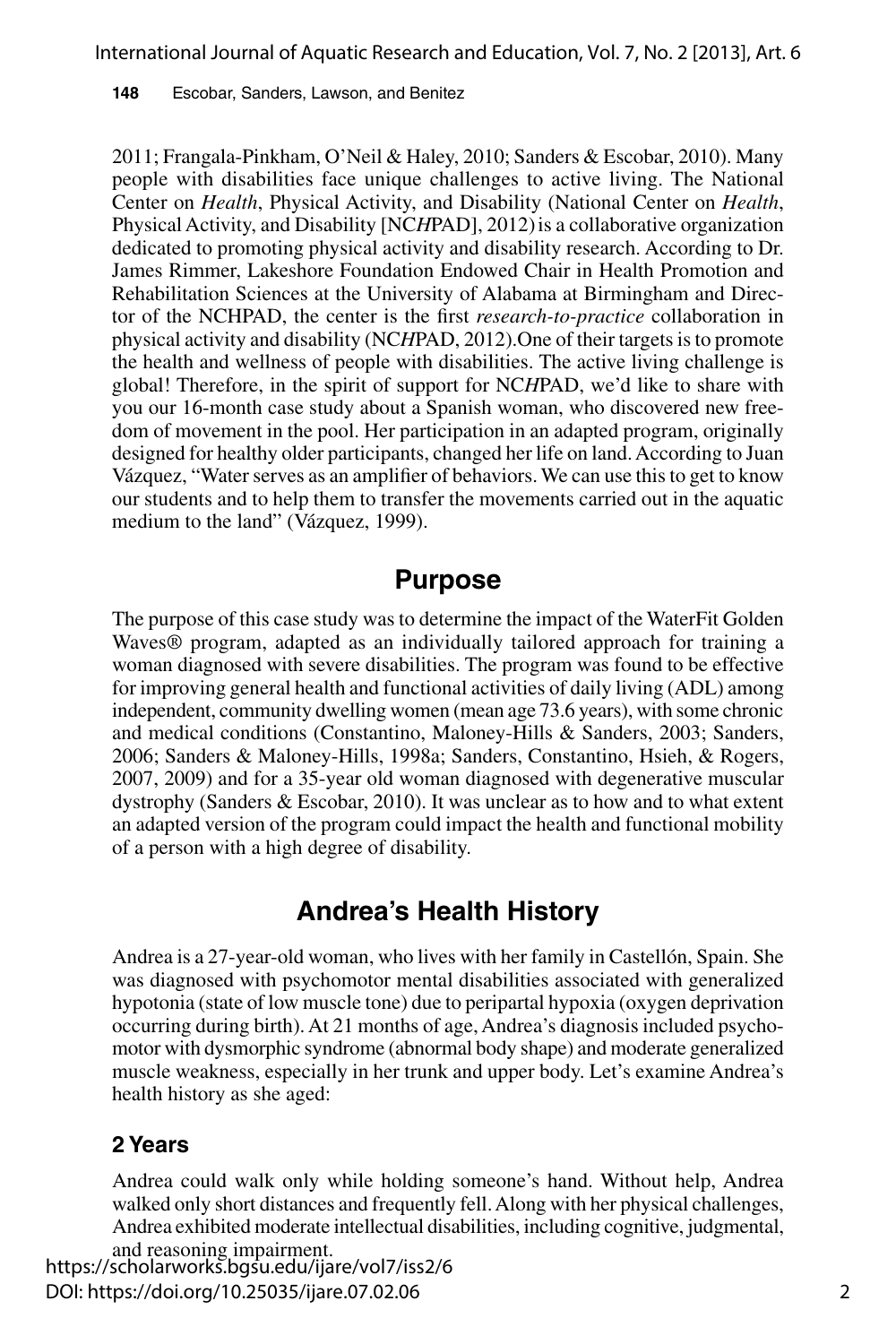## **5 Years**

Andrea was diagnosed with kyphosis (an abnormal exaggeration of the normal forward curvature of the thoracic spine) and severe scoliosis (abnormal lateral curvature of the vertebral column), which was treated with an orthopedic corset, that was worn 24 hours a day until corrective surgery was scheduled. Andrea also faced limitations in her ability to talk due to severe hypoacusia (diminished auditory sensitivity) and could only speak single words or short sentences. Falling was a constant risk, so all activity had to be supervised for safety.

#### **11-12 Years**

Surgery was performed using metal fixtures to fuse Andrea's spine, resulting in her ability to stand erect. During the first year after the operation, Andrea could stand straight all day, but over time, the weight of her spinal fixtures began to push her into forward flexion. In the morning, she was erect, but by the afternoon, her trunk began to flex forward. She was not strong enough to overcome the weight of the fixtures designed to remedy the problem. She lost independence as her walking; standing and sitting became difficult or impossible without assistance.

#### **16 Years**

Five years after back surgery, Andrea participated in land-based physical therapy treatment, which resulted in 5 years of being able to walk alone around the house, get up unassisted from her bed or from a chair, walk outdoors with the support of another person, and climb stairs alone and descend only with assistance.

#### **21 Years**

Over time, Andrea regressed. At this point, she used a wheel chair to go out of the house because her walking became increasingly slow and difficult. Sleeping was uncomfortable because she could no longer lie supine. After several falls, her situations continued to decline and she complained a great deal about pain in her knees, hips, and back. She could no longer walk around the house alone, although she could still sit down and get up without help. When she stood up from her wheel chair, however, her face winced in pain and she required assistance. Andrea now needed maximal assistance to carry out any activity and suffered daily pain.

## **26 Years**

WaterFit® trainers, Charo Belenguer Benitez and Dr. Lourdes Escobar Torres, met with Andrea's mother Rosa, who asked for their help. Although both Charo and Dr. Escobar Torres were trained as instructors, their experience was based on training more healthy individuals; however, they wanted to see if an individualized adaptation of the WaterFit Golden Waves® program could ameliorate some of Andrea's disabilities. In the spirit of team work and with a "can do" attitude, Rosa responded enthusiastically, "Go for it, we have nothing to lose," and Andrea was willing to try. The program was designed so Charo would be the primary trainer and Dr. Escobar Torres would conduct medical supervision and assist with pool exercise design and mobility evaluation.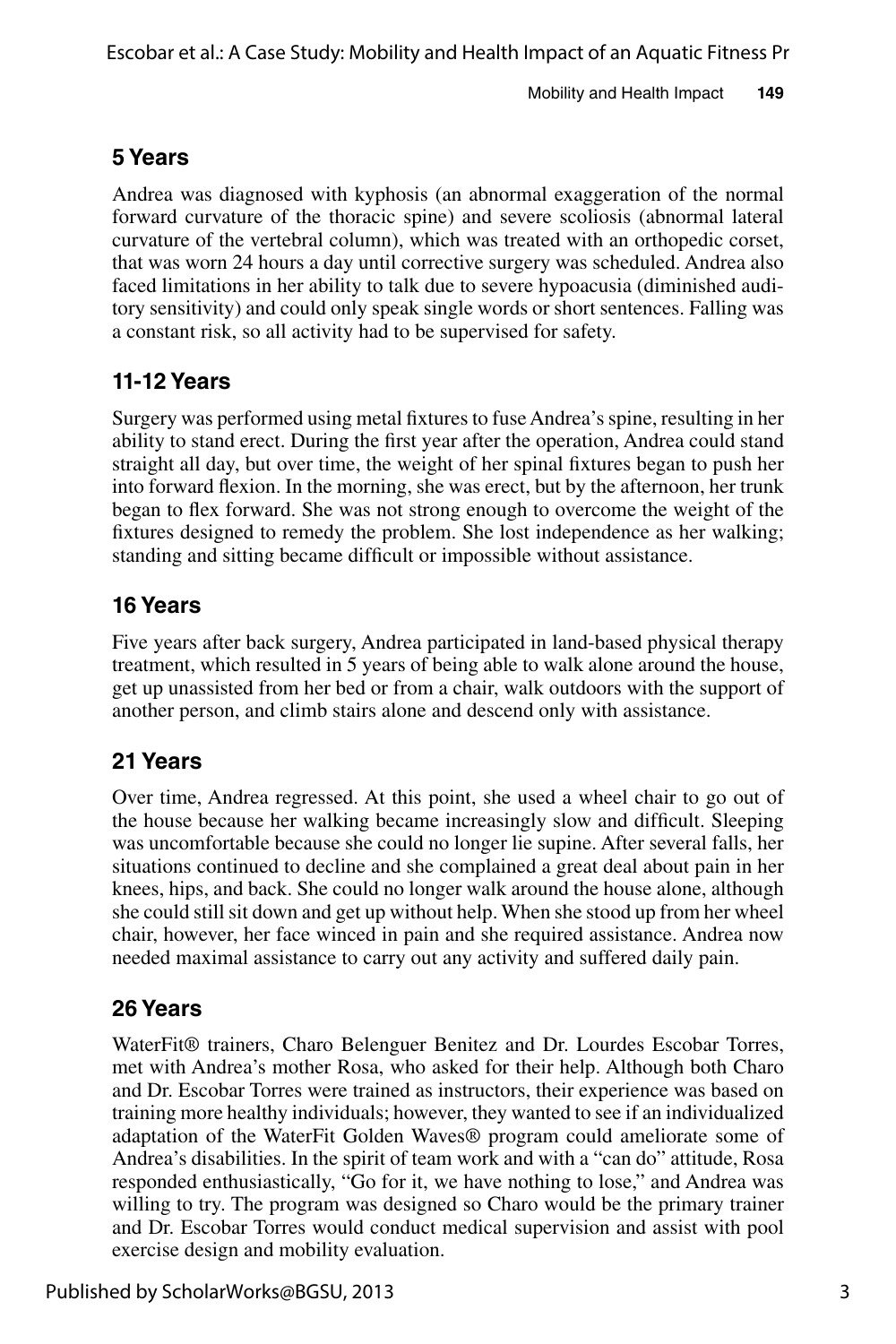**150** Escobar, Sanders, Lawson, and Benitez

# **Method and Program**

#### **Assessment**

Baseline assessments included circumference measures, joint range of motion, measuring both active and passive ranges with a goniometer. Hip flexion was measured in supine from 180°, each leg independently, but due to her fixed forward flexed posture, only post-program assessments could be taken. Body fat was measured as skin fold units, resting heart rate was recorded using a heart rate monitor, and periodic longitudinal video recordings measured changes over time of Andrea's mobility skills and ADLS. An outside evaluation by a licensed psychologist was also included as part of Andrea's progress evaluation.

#### **Program Design**

The original WaterFit Golden Waves® program was designed as a system of movements that provide an individual progression of exercises that target each component of health and land-based activities of daily living (ADL) (Sanders, 2000, 2011; Sanders & Maloney-Hills, 1998b). Water-specific exercises were conducted primarily in warm shallow water, 29–30°C (84–86°F) and tailored to meet the training goals and needs of Andrea. Generally, her program design can be summarized using the FITT principle (Bushman, 2011; Sanders, 2000):

- **F**requency: 3 days per week
- **I**ntensity: Moderate
- **T**ime: 30–40 minutes per session
- **T**ype of exercise: Water exercises using the S.W.E.A.T.® system (Sanders, 2000, 2011;Sanders & Maloney-Hills, 1998b) incorporated interval aerobic exercises, muscular power and endurance, flexibility, and water progressions designed to train land-based ADLs. Progression was based on Andrea's response to each day's performance, ability, and pain level. Time-lapse snapshots of Andrea working in the pool can be seen via the DVD links provided.

Program Objectives included having fun and maintaining comfort while targeting

- Cardiovascular endurance
- Muscular endurance and power
- Flexibility, joint elasticity
- Balance
- ADL including agility, sit to stand, walking, balance (static and dynamic), stair climb, and other activities that Andrea wanted to improve (dancing).

## **Results**

Both quantitative and qualitative outcomes are presented in the following section.

#### **Physical**

Physical changes are summarized in Table 1. Andrea reduced her circumference https://scholarwoorkel.bgsusettu/sjare/wol7/les 2/6ar smaller sized clothing and move her DOI: https://doi.org/10.25035/ijare.07.02.06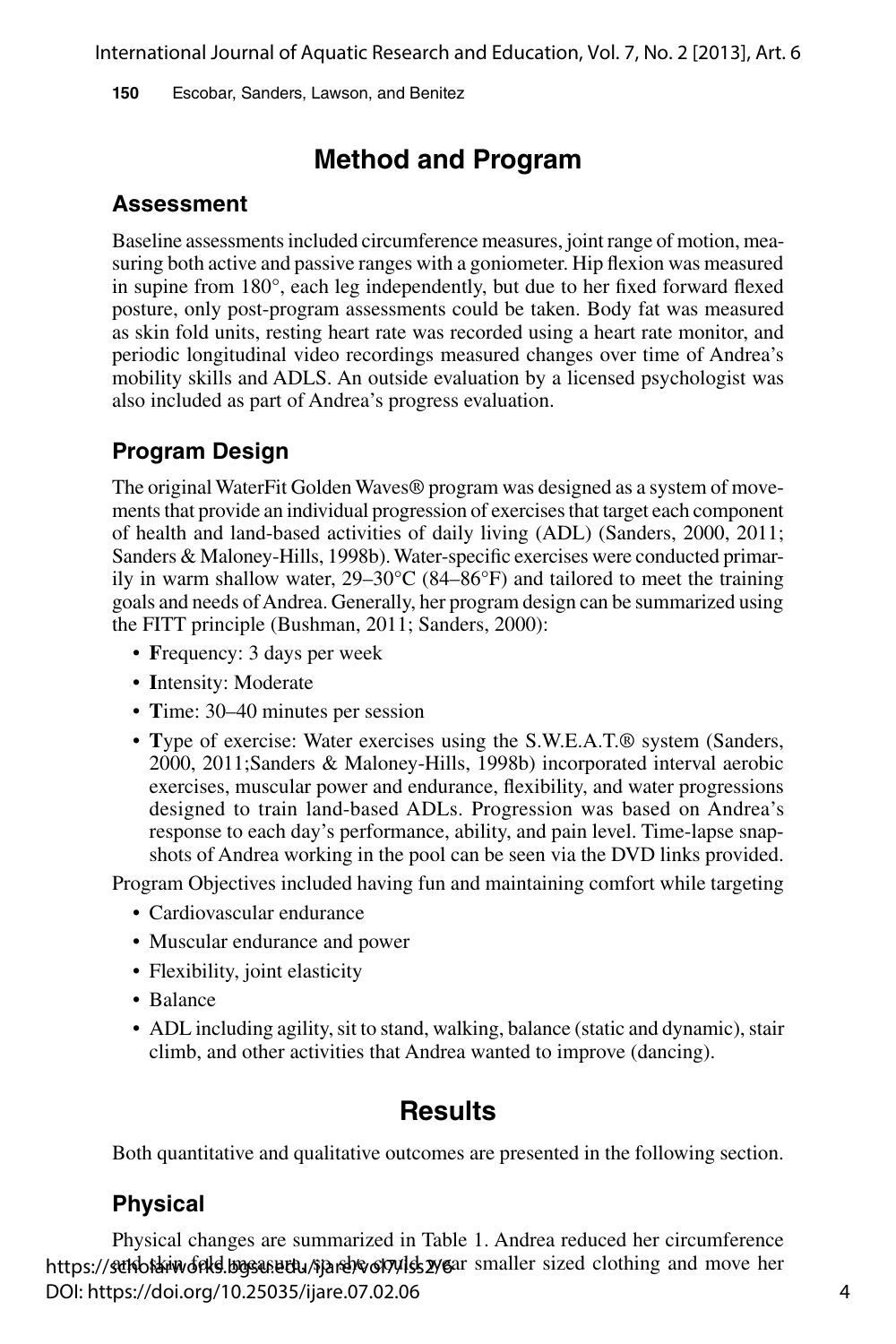| <b>Measure (Units)</b>                               | <b>Pretest</b>                              | <b>Posttest</b>                            | Change                                                                    |
|------------------------------------------------------|---------------------------------------------|--------------------------------------------|---------------------------------------------------------------------------|
| Blood Pressure (mm Hg)                               | 120/70                                      | 120/70                                     | No change                                                                 |
| Circumference (Centimeters/inches)<br>Arms:          |                                             |                                            |                                                                           |
| Right                                                | $36.5$ cm $(14.5 \text{ in})$               | $33.5$ cm $(13 \text{ in})$                | $-3$ cm $(1 \text{ in})$                                                  |
| Left                                                 | 37.5 cm (15 in)                             | 34.5 cm (14 in)                            | $-3$ cm $(1 \text{ in})$                                                  |
| Chest                                                | $105 \text{ cm} (41 \text{ in})$            | 102 cm (40 in)                             | $-3$ cm $(1 \text{ in})$                                                  |
| Hip                                                  | 104.5 cm (41 in)                            | 102.5 cm (40 in)                           | $-2$ cm $(.8 \text{ in})$                                                 |
| Thighs:                                              |                                             |                                            |                                                                           |
| Right                                                | 59 cm (23 in)                               | 55.5 cm $(22 \text{ in})$                  | $-3.5$ cm (1.5)<br>$\sin)$                                                |
| Left                                                 | 58 cm (23 in)                               | 53 cm (21 in)                              | $-5$ cm $(2 \text{ in})$                                                  |
| Calves:                                              |                                             |                                            |                                                                           |
| Right                                                | $40 \text{ cm } (16 \text{ in})$            | 37 cm (15 in)                              | $-3$ cm $(1 \text{ in})$                                                  |
| Left                                                 | 39 cm (15 in)                               | 36 cm (14 in)                              | $-3$ cm $(1 \text{ in})$                                                  |
| Waist                                                | 94cm (37in)<br>High risk<br>(Bushman, 2011) | 92cm (36in)<br>Low risk<br>(Bushman, 2011) | $-2cm(.8 in)$                                                             |
| Body Fat (Skin fold units)                           |                                             |                                            |                                                                           |
| Abdominal                                            | 45                                          | 35                                         | $-10$                                                                     |
| <b>Triceps Right</b>                                 | 39                                          | 32                                         | $-7$                                                                      |
| <b>Triceps Left</b>                                  | 42                                          | 32                                         | $-10$                                                                     |
| Suprailiac                                           | 29                                          | 23                                         | $-6$                                                                      |
| Quadriceps                                           | 45                                          | 40                                         | $-5$                                                                      |
| <b>Resting Heart Rate</b><br>(Beats Per Minute, BPM) | <b>80 BPM</b>                               | 74 BPM                                     | $-6$ BPM                                                                  |
| Joint Range of Motion (Degrees)                      |                                             |                                            |                                                                           |
| Knee flexion (Right)                                 | 95° Active                                  | 130° Active                                | 25° Active                                                                |
|                                                      | 120° Passive                                | 135° Passive                               | 15° Passive                                                               |
| Knee Flexion (Left)                                  | 80° Active                                  | 115° Active                                | 35° Active                                                                |
|                                                      | 125° Passive                                | 135° Passive                               | $10^{\circ}$ Passive                                                      |
| Trunk extension                                      | Unable to<br>measure due<br>to posture      | Unable to<br>measure due<br>to posture     | $10^{\circ}$ Active<br>only, when she<br>walked. Refer<br>to video links. |
| Hip flexion                                          | Unable to                                   | $100^\circ$ Active                         |                                                                           |
|                                                      | measure due<br>posture                      | 115° Passive<br>(Normal)                   |                                                                           |

**Table 1 Summary of Physical Outcomes**

5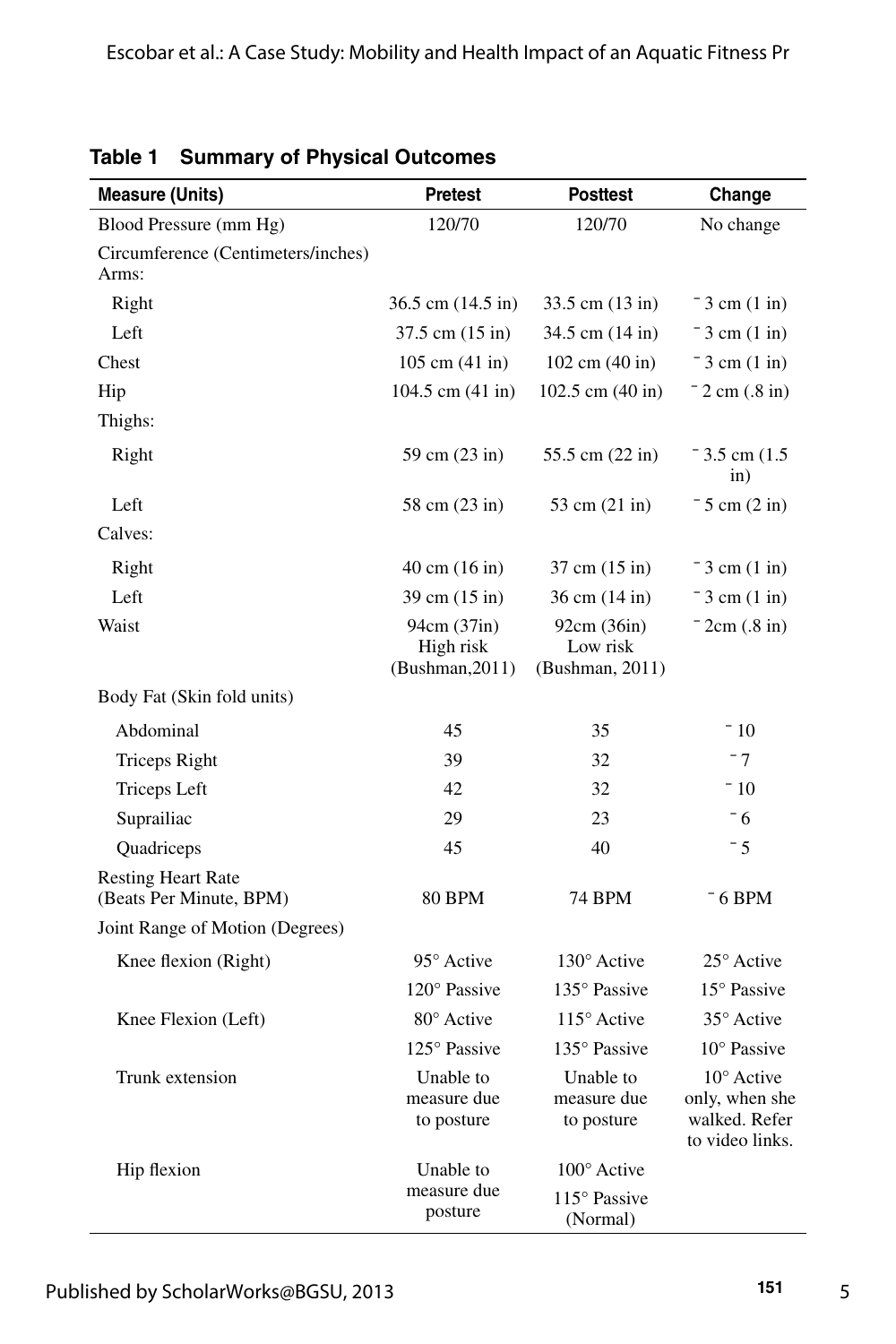**152** Escobar, Sanders, Lawson, and Benitez

limbs through fuller ranges of motion. Range of motion refers to how far a joint can move. Active range of motion measures how far Andrea can move each joint herself, while passive range of motion measures how far someone else can move her joint while she's fully relaxed. Both types of motion improved. At baseline, Andrea was unable to lie on her back (sleeping always on her side), and she sat all day in a wheel chair with hip flexion fixed at 95-105°. Post program, Andrea was in the normal hip and right knee ranges and was able to lie supine so measurements could be taken and she was able to sleep on her back.

## **Functional Mobility**

Andrea's mobility improved over time increasing her level of activity and social engagement. Let's examine changes over time, from 3–16 months, as she participated in the program:

*By 3 months.* Andrea reported feeling happier with decreased knee and hip pain, although she was still unable to lie supine. She was able to independently rise from and sit down in a chair.

*4 months.* She began to go up and down stairs on her own.

**8 months.** She was able to walk short distances and alone in her home. Sitting in her wheel chair for 4–5 hours, pain free, was now possible, allowing her more freedom to leave her bed and explore new places.

**10 months.** By this time she was independent with her sit to stand skills and could walk around the house unassisted. She moved with more speed and confidence and was able to spend longer hours sitting comfortably in her wheel chair.

*11 months.* She no longer complained of chronic pain and her mood was very good. She was independent around the house and was able to use the bathroom unassisted at night.

*12 months.* Life began to expand as Andrea began to go outside with minimal assistance, even walking short distances.

**16 months.** By now, Andrea was able to cover greater distances with minimal assistance. For 1 month in the summer, she walked from her house to the town's swimming pool and home (1 km) for the first time in many years. She only needed the support of another person for assurance when walking. For mobility over longer distances she continues to use her wheel chair.

## **Physical, Emotional and Social Evaluation**

Dr María Pons, O.C. Psychologist, Castellón, Spain conducted a post exercise program evaluation on Andrea's behavior, activity level, and mood. Dr. Pons made the following observations:

**Physical.** At the physical level we have seen the following changes:

• Greater assurance and independence in walking without fear. She's able to get up, sit down, to stand better without support, and move with better balance. She no longer asks for assistance when moving around the gym.

https://scholandrorks.bogsuifteduc/tjargs/bigtherssor/formshe walks, and she walks faster. DOI: https://doi.org/10.25035/ijare.07.02.06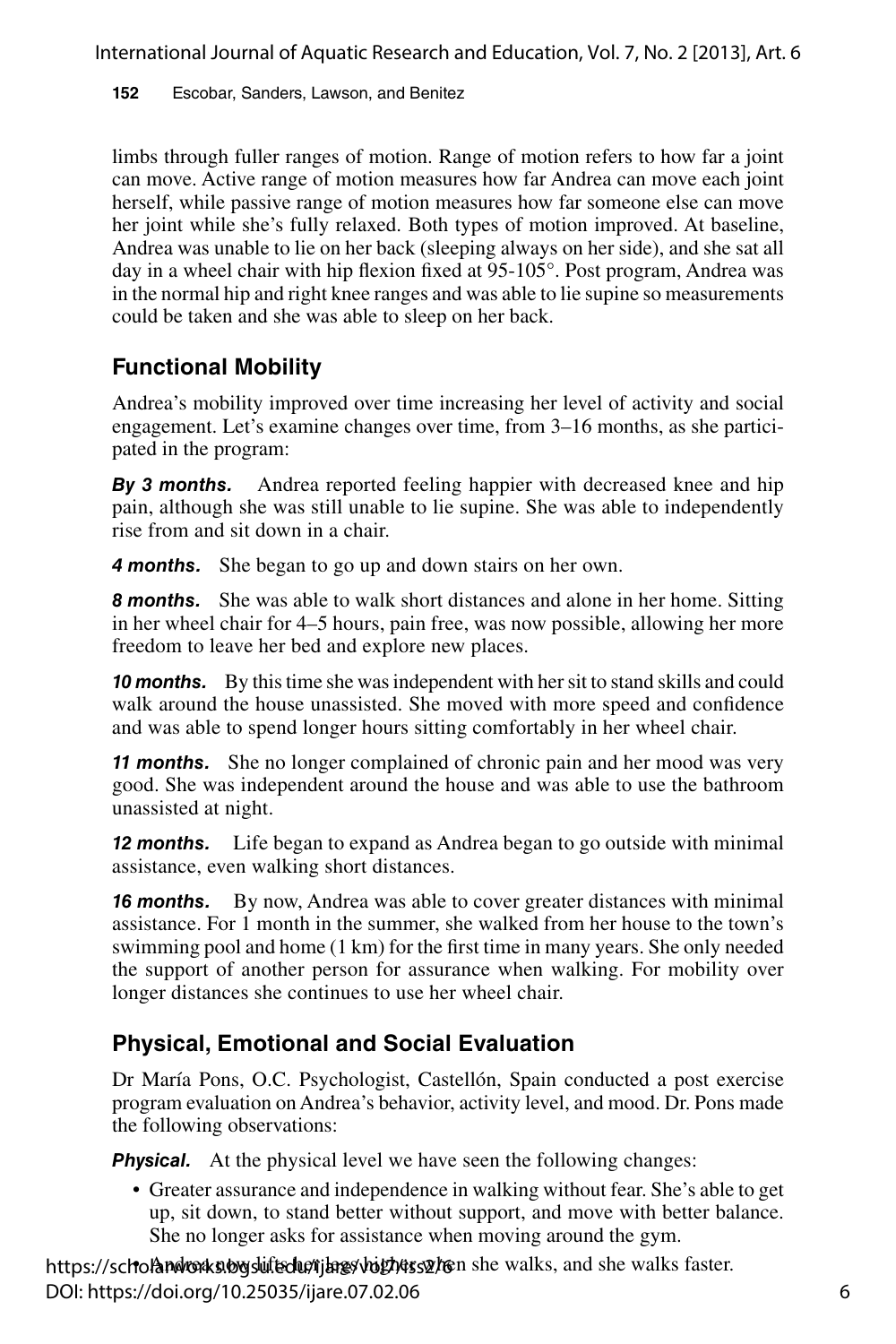• Generally, she is more active, cooperative, and communicative. She wants to exercise now. Previously, she stopped and rested, but now she enlarges the water movements for higher intensity work. She also has developed skills to pace herself, so she can balance comfort and work.

*Social and emotional.* Changes in this area include the following:

- Andrea's mood improved and she seems happy and cheerful.
- She now demonstrates more initiative when socializing and is more cooperative.
- She's become more alert and communicative, making more frequent and intentional contact with others. She'll confidently call out to her friends or the staff with a "Hey" or "Look, look" to show them something interesting or to make a comment.
- Andrea has improved her independence. She demonstrates more assurance while walking, standing up from a chair without help and moves with greater ease in familiar spaces.
- Her complaints about pain are not as frequent.
- Overall, Andrea now shows more interest in what is going on around her.



**Figure 1** — Andrea's team: Dr. Lourdes Torres Escobar, Diane Schofield, trainer Charo Belenguer, our "mother of courage" Rosa, and Mary E. Sanders with Andrea. Published by ScholarWorks@BGSU, 2013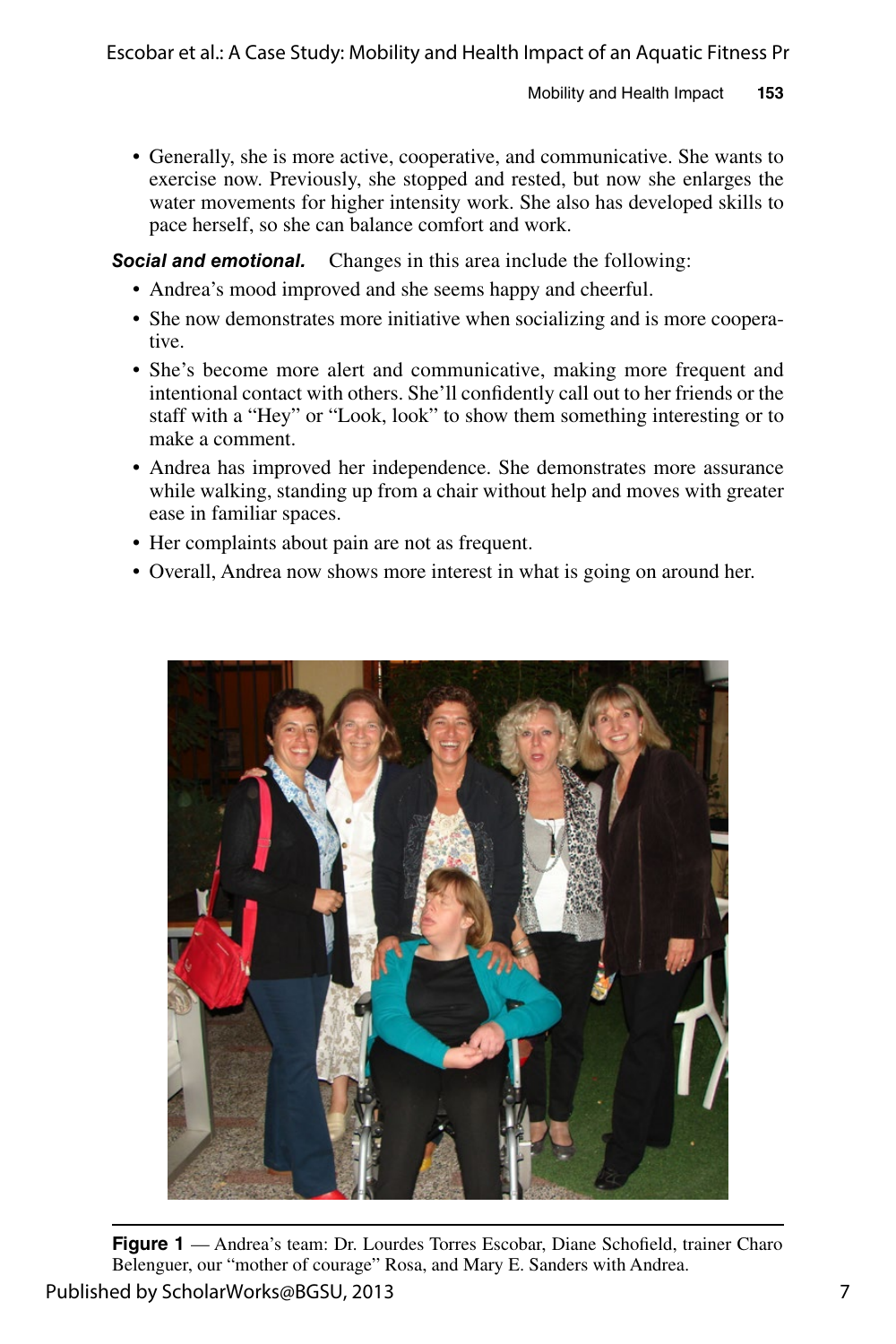**154** Escobar, Sanders, Lawson, and Benitez

#### **Discussion**

The purpose of this case study was to determine the impact of a personalized adaptation of the WaterFit Golden Waves® program (Sanders, 2006; Sanders & Maloney-Hills, 1998a) for 16 months, with a woman suffering from a high degree of disability. Under the personal professional leadership of two trainers, one of whom is also a physician, Andrea improved physically, emotionally, and socially.

Physically, she increased active and passive range of motion at the hip, knee, and trunk, which significantly improved her balance during standing and walking. Improvement in trunk extension resulted in healthier skin. Andrea was now able to practice good hygiene by accessing her abdominal skin folds, which resulted in healing of her painful lesions.

Her ability to perform the exercises with increasing speed against water's resistance indicated her improvements in strength that transferred to daily activity. Specific ADL designed exercises and an improvement in general health transferred to improved land-based mobility. Combined increased range of motion and strength may also be responsible for her decreased knee joint pain.

Without special tools, we were unable to weigh Andrea and therefore could not accurately determine body mass index (BMI) scores; however, we estimated that at baseline she would qualify as Class 1 obesity (BMI 30.0-34.9 kg·m-2) (Bushman, 2011). Her baseline waist circumference of 94 cm (37 inches) placed her in the risk category "high" for disease. Waist circumference after 16 weeks of the program was 92 cm (36 inches) reducing her risk and placing her into the "low" category for disease. In addition, skin fold measures indicated a healthy reduction of body fat, resulting in reduced load on her joints, while allowing for greater range of motion and ease of movement.

Andrea's resting heart rate started at 80 beats per minute (BPM) and was reduced to 74 BPM by program's end, which indicates an improvement in cardiovascular fitness. During the program, cardiovascular training consisted of high and low intensity intervals, regulated by changing the speed of arm and leg movements and size of the surface area being pushed and pulled through the water.

Most of the training was conducted in shallow water, but a few short deep-water sessions were included. Shallow and deep-water areas were located in separate pools, so it was difficult to transfer between them. Also at 27–28°C (81–82°F) the deep water, compared to the shallow water temperature of  $29-30^{\circ}C$  (84–86 $^{\circ}F$ ), was too cold for long, comfortable workouts. Deep water did provide surrounding resistance where her lungs were fully submerged, increasing the work of breathing. Working in various shallow water depths (navel to nipple), allowed Andrea to ground her feet on the bottom so she could adjust the pressure against her chest for comfortable breathing. She also developed gravity-based skills, by using her feet and hips as a center of balance, which transferred more effectively to land mobility.

Andrea's socialization improved along with her mood, which made her family happy too! Andrea's mother told us how Andrea loves to stay up late dancing with her friends. Her confidence and new mobility have expanded her quality of life and helped to minimize the symptoms of her disability.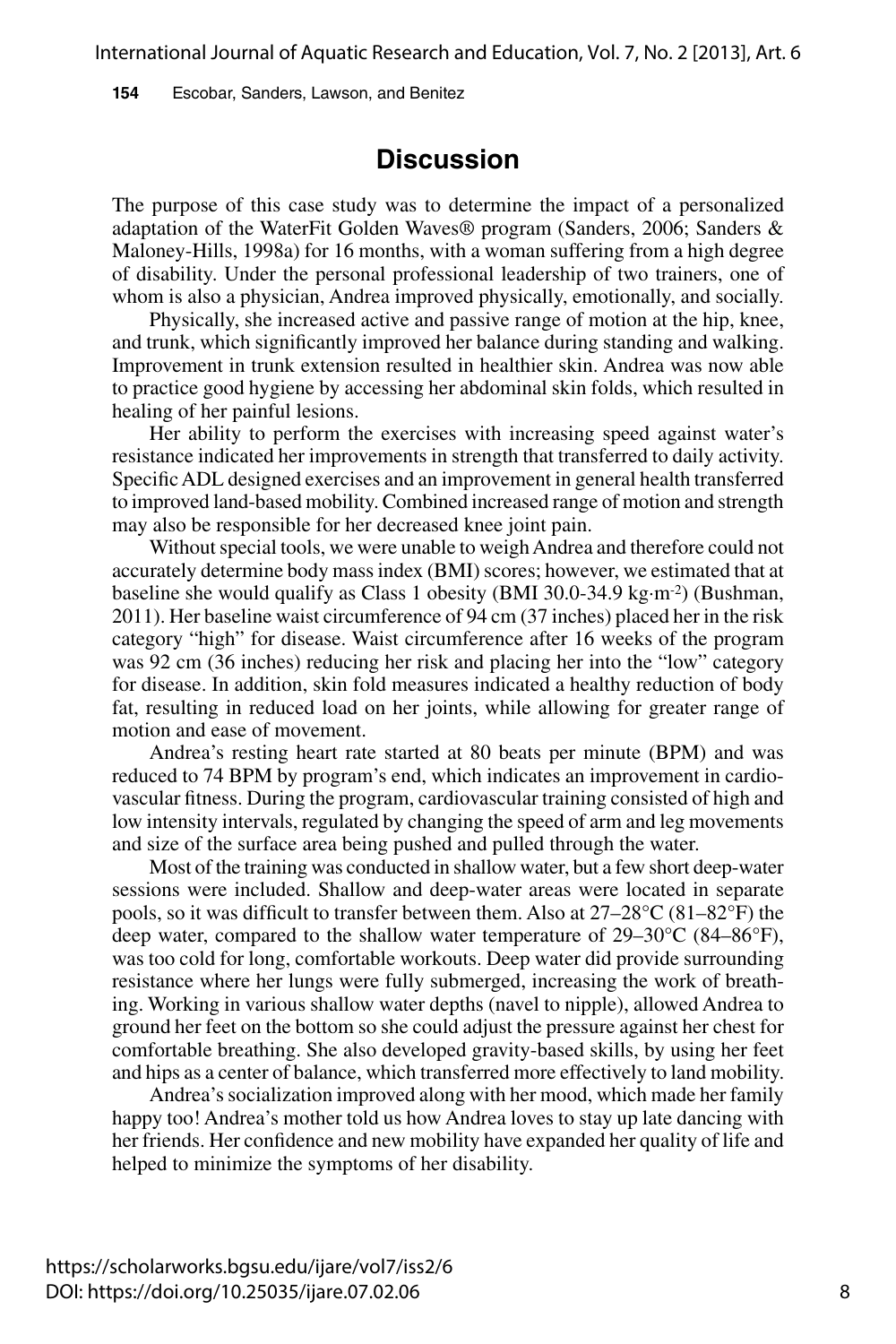## **Conclusion**

The Water Fit Golden Waves® program (Sanders & Maloney-Hills, 1998a), when adapted to meet individual needs and performed 3 days per week for 30–45 minutes, was shown to improve mobility, body composition, and the quality of life for a woman with severe disabilities. These changes helped to ameliorate limitations and broadened opportunities for Andrea to reach her highest potential to live a social and independent life. Further research is needed to measure the impact of specific water fitness protocols for people who are intellectually and physically disabled.

#### **Acknowledgment**

Our thanks:

- To Andrea for her will power, constancy and tenacity. You were an exemplary student who taught us to eliminate barriers and to start from zero. To witness your progress due to your own efforts and perseverance is our greatest reward.
- To Rosa, Andrea's mother, our "mother courage." From the first day you offered support and trust, knowing there was no guarantee that this program could help your daughter gain a better quality of life. Thank you for infusing us with your faith in our work, and thank you for always having a beautiful smile for us.
- To Diane Schofield (translator/interpreter) for being our voice, for your professionalism, excellent sense of humor and big heart.

Permission was granted to print Andrea and Rosa's name and to use Andrea's image on video.

#### **References**

- Bushman, B. Ed. (2011). *Complete guide to fitness & health*. Champaign, IL: Human Kinetics.
- Blohm, D. (2011). Effectiveness of aquatic interventions for children with cerebral palsy: Systematic review of the current literature. *The Journal of Aquatic Physical Therapy*, 19(1), Spring.
- Constantino, N.L., Maloney-Hills, C., Sanders, M.E. (2003). The H20 solution: Water exercise and functional fitness. *The Journal on Active Aging*, 2(1), 28-31.
- Frangala-Pinkham, M., O'Neil, M.E., & Haley, S.M. (2010). Summative evaluation of a pilot aquatic exercise program for children with disabilities. *Disability and Health Journal*, 3(3);162-70.
- National Center on *Health*, Physical Activity, and Disability (NCHPAD) Newsletter. Retrieved from [http://www.ncpad.org,](http://www.ncpad.org) email: [email@ncpad.org](mailto:email@ncpad.org) , 1-800-900-8086.
- Sanders, M.E.& Maloney-Hills, C. (1998a). *The Golden Waves® program, Functional water training for health*. Reno NV: Sanford Center on Aging, University of Nevada, Reno and WaterFit*®*, Reno, Nevada. DVD and workbook, 1998 and updated in 2006, 2008. Desert Southwest Fitness, [www.dswfitness.com.](http://www.dswfitness.com)
- Sanders, M.E. & Maloney-Hills, C. (1998b). Aquatic exercise for better living on land, *ACSM's Health & Fitness Journal*, 2(3), 16-23.
- Sanders, M.E. Ed. (2000) *YMCA water fitness for health*. Chicago, IL: YMCA program store. 1-800-747-0089.